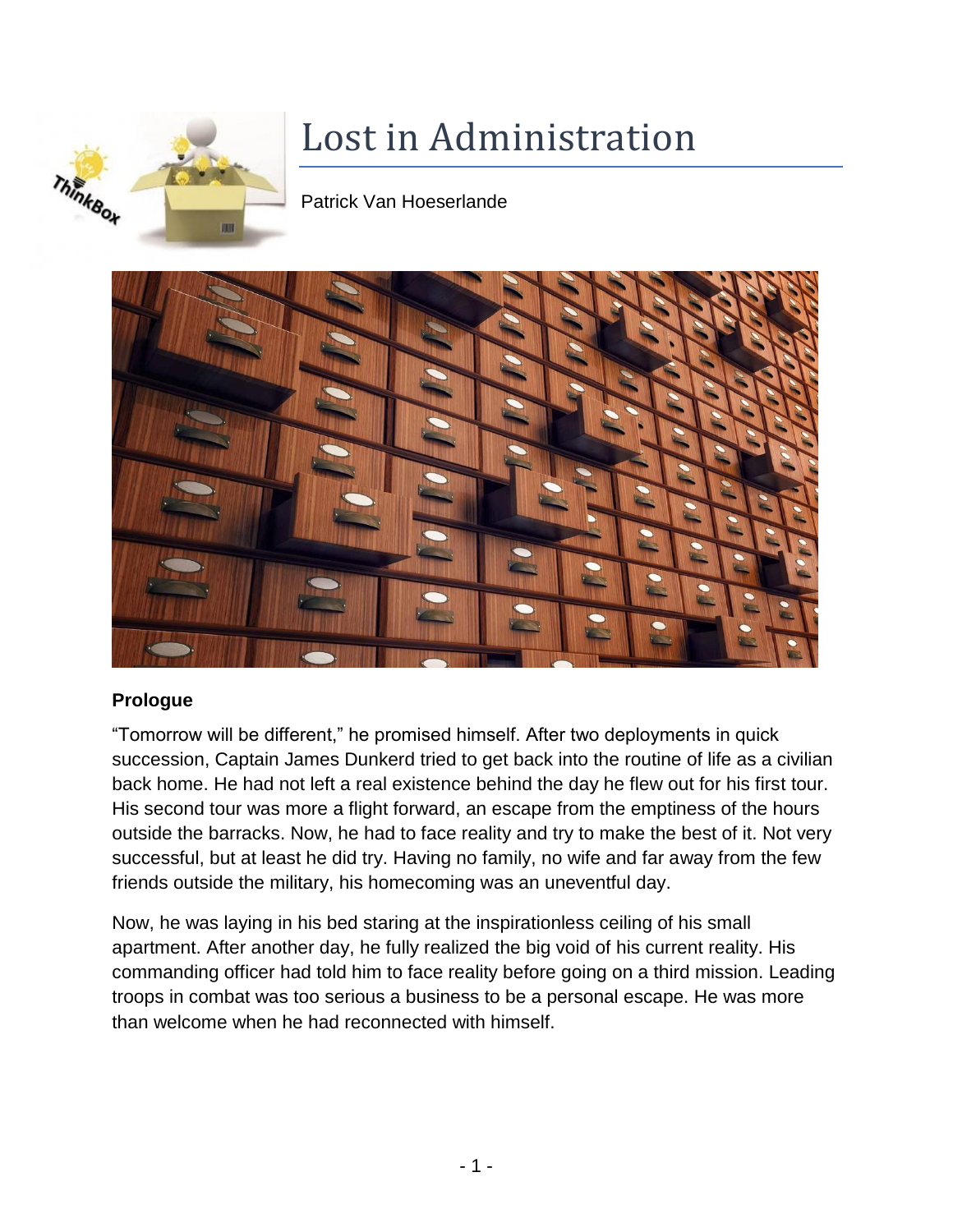"Tomorrow will be different," he repeated himself well aware he said the same thing yesterday, and the days before yesterday. With thoughts drifting towards the camaraderie of brothers in arms, he fell asleep.

## **Do you exist?**

"Shit!" was the first word of James the next morning. Even without looking around he knew he had overslept.

"Stupid alarm. Why didn't it go off?" He looked at the clock radio and saw the display was dead. Strange. He had replaced the batteries a few weeks ago, so they should have been okay. The room felt a bit weird. He could not pin down why, but something was odd.

"Strange night," was all he could say. He got out of his bed and started his morning routine of physical exercises, a quick breakfast, a refreshing shower, a shave and getting dressed for a visit to the base. Although he was still on leave, driving to the base was part of his daily routine. But first, he would check his mailbox. Not that he expected to find something of any significance in it, but the routine provided him with some kind of normality.

"What the heck?" was his reaction when he opened the box. It was completely filled. He had never received that much mail in a month, let alone a day. Reluctant to get back in the house, he decided to leave everything there and get it out when he returned. There was no urgency. He headed to the parking lot, stepped in the car and drove away.

The road looked similar but different. The drive felt familiar, yet something was not right. Was he still rocked by last night's sleep? He shook off the feeling. Today would really be different.

Nearing the end of his morning drive, the main gate appeared. Its familiarity was comforting.

"Nothing wrong, just a normal day with an unusual start." He did not recognize the guard, but that was not exceptional as they frequently change post. Approaching the checkpoint, he instinctively reached for his ID card. It was not there. Strange? While he slowly approached the guard, he felt in the other possible hiding places. Nothing. Did he forget it at home? That had never happened before. He mentally searched in other spots.

"Good morning, sir. How are you?"

"Good morning. I'm fine. Having a busy day?"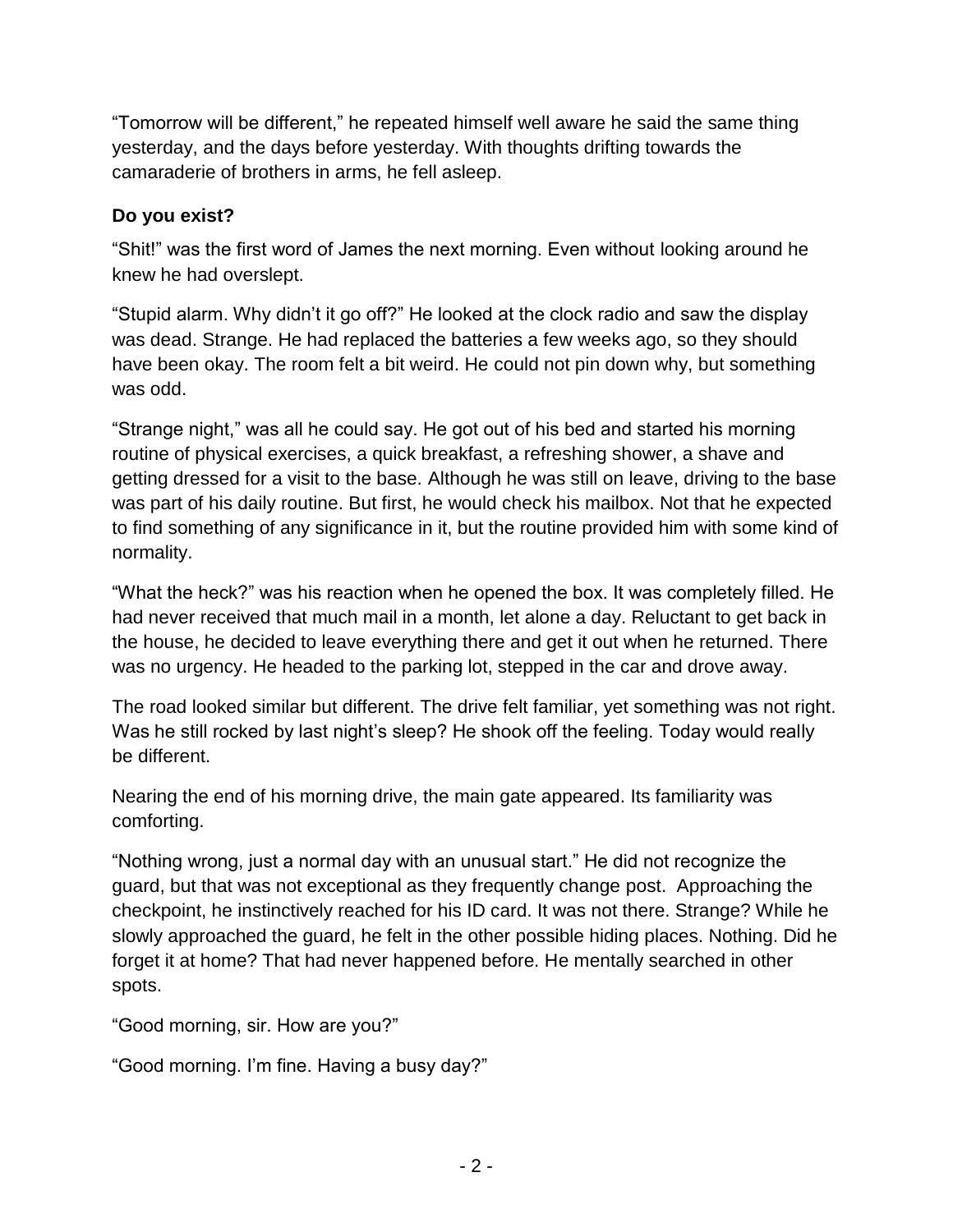"Busy as usual this time of the day, sir. May I have your ID card please?" asked the guard in a professionally polite way.

"I have a small problem. I don't find my card right away."

"Sorry to hear that, sir, but as you understand I cannot let you in." He could ask the guard to look him up in the database, but he knew that would not help him to get in. The only option was to turn around and drive home to get his card.

"Yes, I understand. Sorry about that, but I thought I had it with me."

"No problem. Welcome back with your card, sir. Please, make a U-turn there and leave the camp."

"Wilco. Bye." He drove back home wondering how he could have forgotten his card. Well, there must be a first time for everything. This was certainly a strange day. He turned right onto the driveway of the apartment complex to be startled at what he saw. Was this the place he had left this morning?

"What has happened here?" he wondered. The place looked much older than he remembered. It looked like the building needed a paint job and the common garden needed reseeding. As he stepped out of the car, people were looking strangely at him. None of them appeared familiar and they did not recognize him either. He might as well be a stranger visiting a friend. He was not alarmed by it as he rarely walked on the parking lot at this hour. He walked up the stairs to his apartment only to discover that his key did not fit. Double-checking the key, he tried again. No luck. Then he heard somebody inside. Strange. The cleaning service was not scheduled for today. Well, lucky him. He reached for the bell.

"Who's there?" the voice in the room responded. No voice he recognized. A new employee?

"It is me, James. I'm living here."

"I don't know any James living here," was the reply. He checked the number next to the door. His apartment, although he saw the number nine was fixed. It was not hanging upside down. But the number read 139. This must be a joke.

"This is 139 and that is the number of my apartment. Can you please open the door?" he asked with an authoritative tone in his voice.

"You must be mistaken. This is my apartment and I don't know any James," responded the female voice.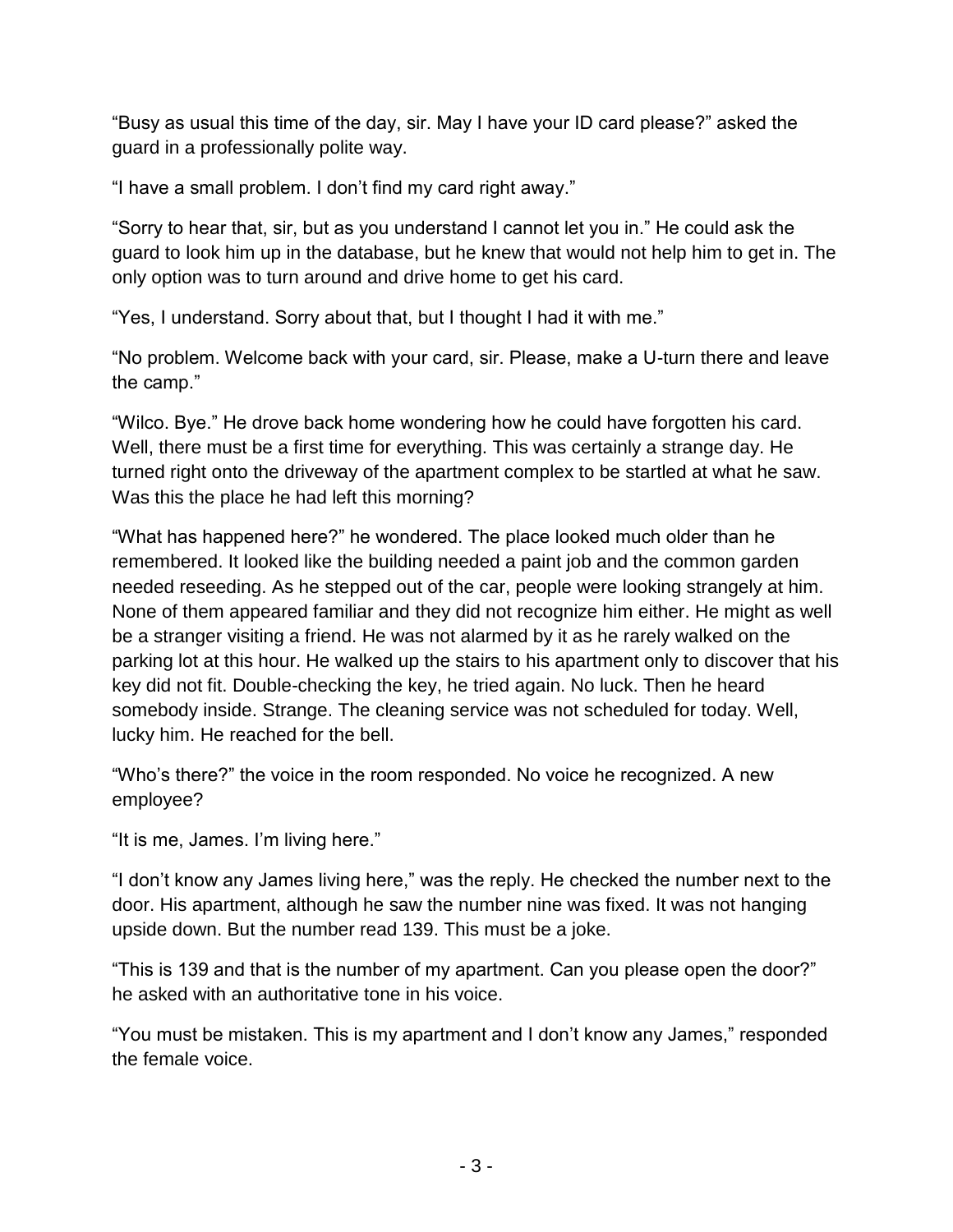"Please open the door so that we can solve this issue, mam," he replied in a more friendly manner. He felt the hesitation and then the decision. Shortly thereafter he heard the noise of the lock being opened. A short, nice looking lady appeared in the opening and introduced herself as Sarah, the owner. With the door barely open, his instinctive reaction was to glance quickly but thoroughly into the interior of the room. His safety scan made it clear that he was mistaken. This was certainly not the room he had left this morning. He considered to ask to be let in for a better look inside, but decided against it. It was not his and no further disturbance of this lady's daily routine would change that.

"Nice to meet you, Sarah. Sorry to bother you but I see now that I must have the wrong apartment. Really sorry. Before I go, may I ask you how long you have been living here."

"Almost a year now," she answered. A pity I never have met you, he thought. She was a beautiful appearance.

"Thank you. Have a nice day, Sarah." With a last look at the familiar number, he turned and walked away puzzled. He felt she was observing him while he strolled away.

He noticed some pain in his leg. Nothing serious and nothing that needed immediate attention. How could he be so confused to knock on the wrong door? Back down, he looked around for something familiar. He was trying to find something that would confirm he was in the wrong place and give him some peace of mind. Nevertheless, everything felt strangely familiar. Walking to his car, he recognized the office at the far end of the building and decided to ask the clerk running the place.

#### "Good morning."

"Good morning. How can I help you?" He did not know this face but decided to try it. He assessed that asking for the owner of number 139 would, if given that information, turn out Sarah's name, so he tried another approach.

"I'm here to visit a friend, but I forgot the number of his apartment. I don't want to knock on all the doors, so I thought that maybe you could help me. It has been a long drive and I hate the thought of turning back without seeing my friend."

"Normally, I'm not allowed to give you that kind of information, but you look like a decent guy after a long day, so I will help you. What is your friend's name? "

"Oh, his name is James Dunkerd."

"James. Can you spell his last name for me?"

"Dunkerd. Delta – Uniform – November – Kilo – Echo – Romeo – Delta."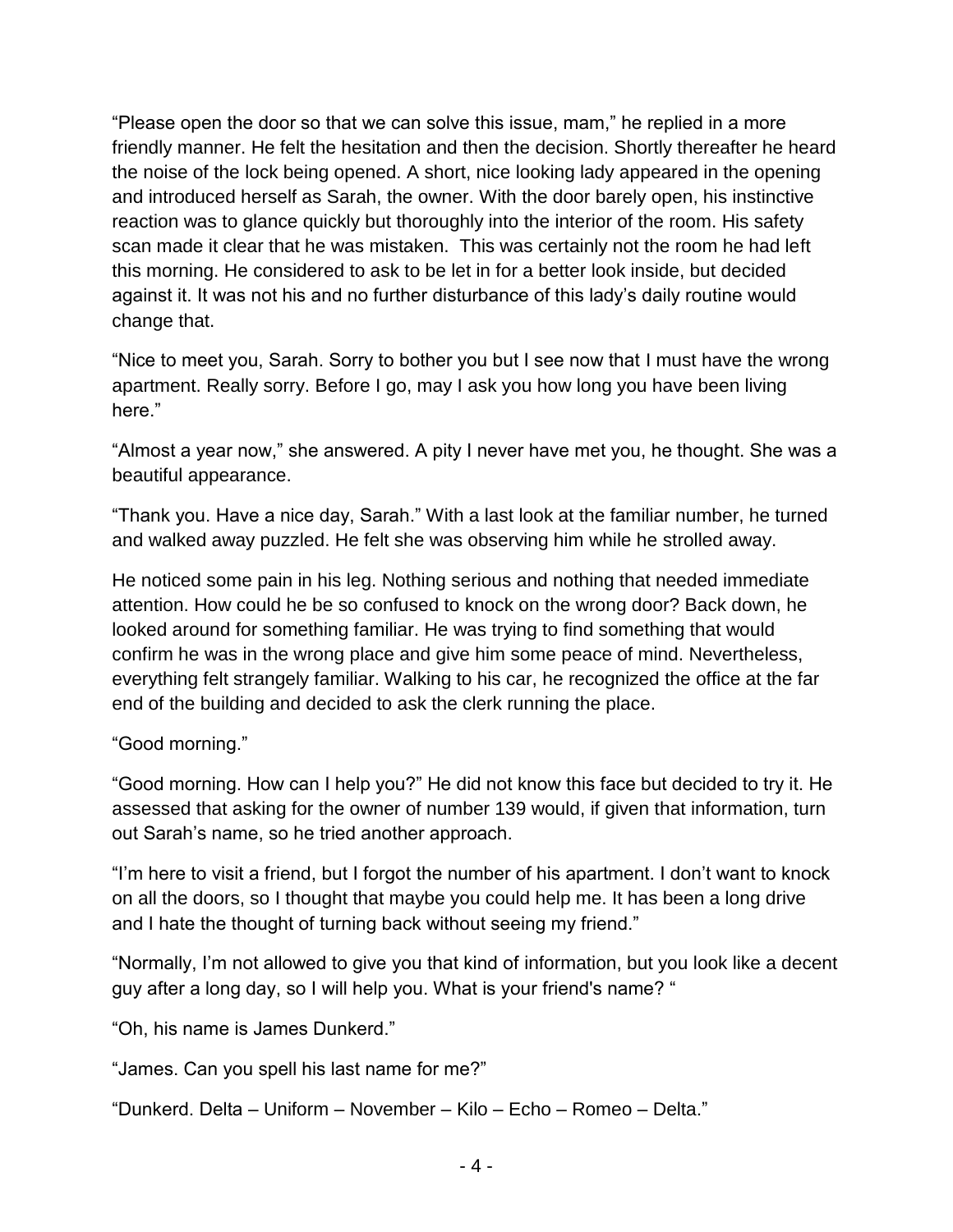"Are you military?"

"Yes, I am. Just returned from my second tour."

"Must be quite something over there. Give me a minute to finish this work and look him up in the computer."

"Thanks. I'm really appreciating this. Please take your time, I'm not in a hurry to return home."

He turned around to hide his frustration with the situation and killed the time searching for clues of what was happening to him. Although Sarah was living in his apartment, he was sure he was in the right building. What was going on? He felt the pain again, but now in his other leg.

"James Dunkerd. No nothing. You are sure it was with a 'D'?"

"Yes, 100 percent sure."

"Nothing. According to the files, your friend did never live here. Of course, by never I mean the last year. These files only go back one year. If you want, I can call my boss to ask if he knows about your friend."

"Don't bother. If he is not living here now, I must be at the wrong address. I will check it in my car. Sorry to have kept you away from work."

"Sorry I could not help you. I hope you find your friend. Have a nice day."

What was happening to him? How could he be so mistaken? He needed to find his place to get his ID card. His hand felt something in his pocket. A note. He looked at it. A name and a telephone number. A fellow officer from his last tour. She had told him he could call her anytime he felt the need. Although nothing had happened during those months abroad, she came close to be a girlfriend. He suspected she wanted more, but he was not ready for any kind of commitment. At least not outside the military. But this moment was a time of need. Most probably not the kind of call she expected, but that was something to worry about later. She could get him on base and that would solve this awkward puzzle.

He was not fond of cell phones. Too dangerous. Luckily, he knew a payphone close by. Five minutes away from this place. Not taking up his environment, otherwise he would have noticed the changes, he drove absorbed by his personal mystery to the public phone booth.

"Three-three-one-five-two-two-three-six-two-one," he said loudly as he typed in the number. The connection took ages, or so it seemed. He knew from experience in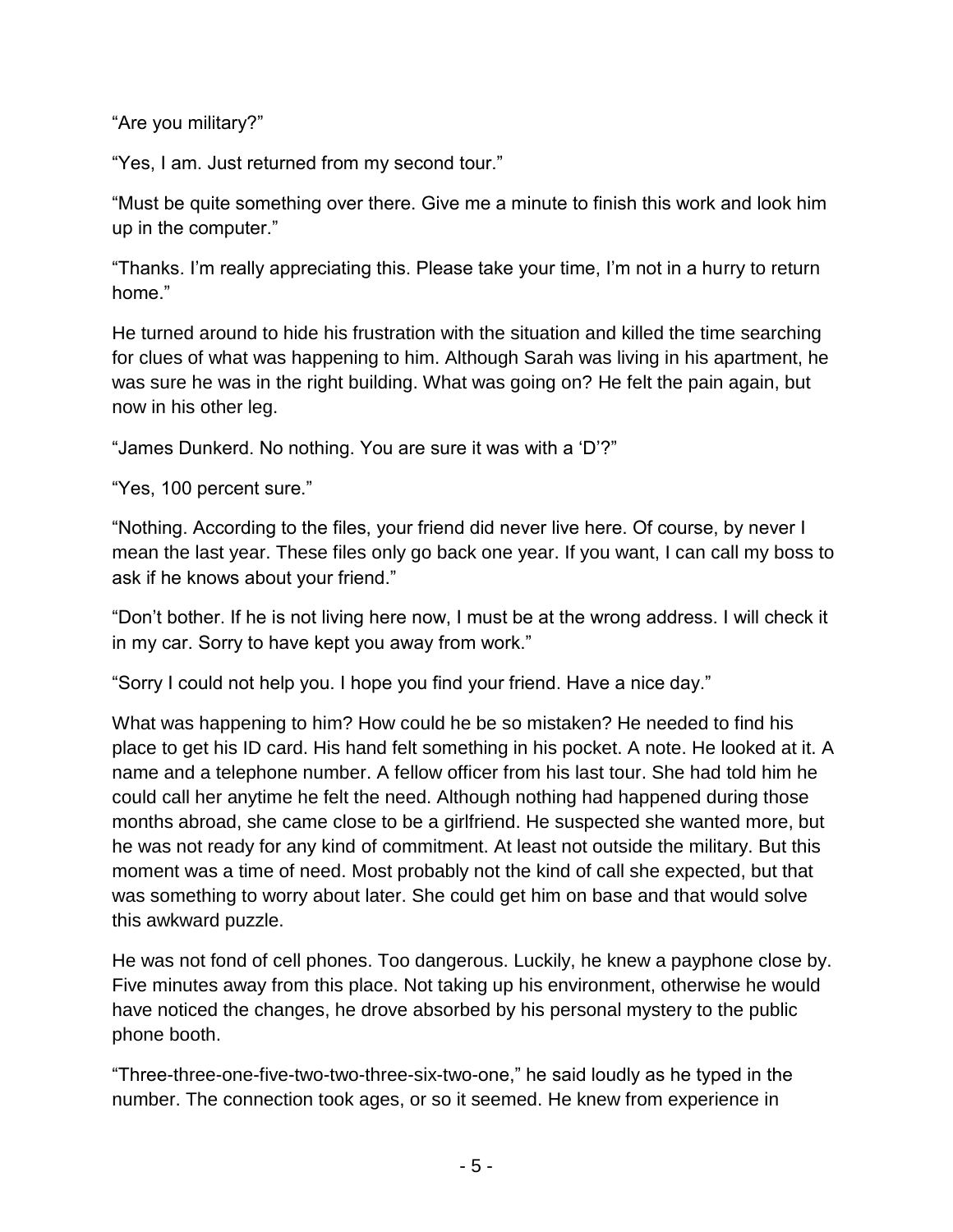combat that time in moments of anticipation slowed down. This call would return everything to normal. Meaningless normality was preferable to the mysterious situation he was in now.

But the period of silent waiting did not end with the sound of relief. No ringing to attract the other side's attention but the signal that the line did not exist. He must by accident have introduced the wrong number. He took the note and pressed the keys in again. More determined. Silence and again the no-such-number tune. Her handwriting was clear. It was not possible to read it the wrong way. She had made sure of that. The stress seemed to increase the pain in his legs. It was climbing up. He would check it later this evening.

While he had a last look at the note, the thought of being on candid camera came up. Although he did not believe this to be the case, he could not resist the temptation to look around. His developed ability to scan his surroundings for anything alarming convinced him nobody was observing him. Not even hidden cameras. His day so far would not look bad in a collection of stories written by Stephen King.

No, he had dialed the number on the note. He considered calling the helpline, but with only a name, they would not be able, nor willing to help him. In his box isolating him from the rest of the world, he tried to come up with the next step. Being boxed in looking for a way out of physical harm was no stranger to him, but this was a completely different situation. There was no bodily threat, only his mental health was at stake. Was he turning crazy?

He decided that the best option was to drive to the town hall to get a provisional ID card. He could explain he had lost his card. They would be able to look him up, verify his identity with the picture on file and even give him his correct address. That was the way out.

He opened the booth and trotted to his car. Exited to end his ordeal, he sped off to the place of salvation. Town Hall looked like he expected. Like somebody on the wrong way to a destination, he neglected or distorted the things that did not fit expectations. Reaching the end was more important than the signs indicating something was wrong.

Luckily there was no long waiting line. It would soon be over.

## "Good morning."

"Good afternoon," the clerk greeting him with a slight smile. He looked at his watch to verify this statement and saw that it was indeed already afternoon. "How can I help you today?"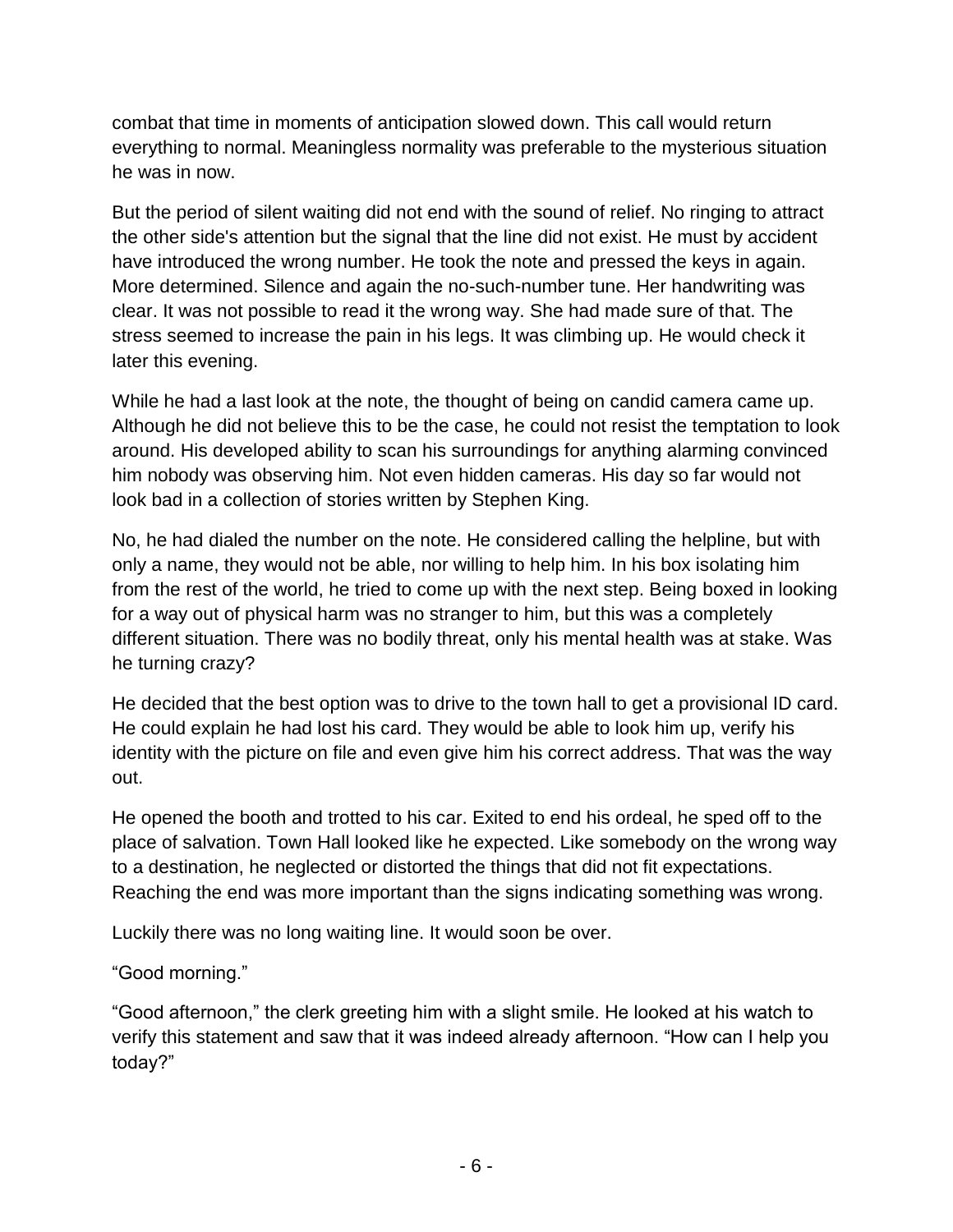"I had a strange day. Too strange to explain. To keep it short: I have lost all my paperwork, even my ID card," he explained with some relief.

"Sorry to hear that. Let me see how I can help you."

"Thanks that would be great."

"What is your name?"

"My name is James Dunkerd."

"Can you spell your last name?"

"Dunkerd. Delta – Uniform – November – Kilo – Echo – Romeo – Delta."

"Military?" he asked while he was typing the name.

"Yes. Back from my second tour."

"Getting used being home again?"

"Hardly."

"Sorry to hear that. But trust me, it will get better. Trust me, I've been there too."

"I hope so. I really hope so." Then he saw the same expression on the young man's face. The same look as on the office assistant's face. This meant bad news.

"It seems like you are not in our system. How long have you been living in our city?"

He felt a sting of pain in his left hand. He instinctively looked at it and did not see it clearly. With a quick gesture before anybody could notice it, he put his hand in his pocket.

"I was born here."

"Strange. Let me try something else." The pain traveled to his upper arm.

"Nothing either. Wierd. Let me think. How did you get here?"

"By car," he wondered where this was going.

"Great. Do you keep your papers in the vehicle?" Now he knew why the man had asked that question. Of course, his name and address would be on those papers. That would prove he existed and that somehow his data was deleted from or misfiled in the computer memory.

"Yes, right. I will get to it and be right back."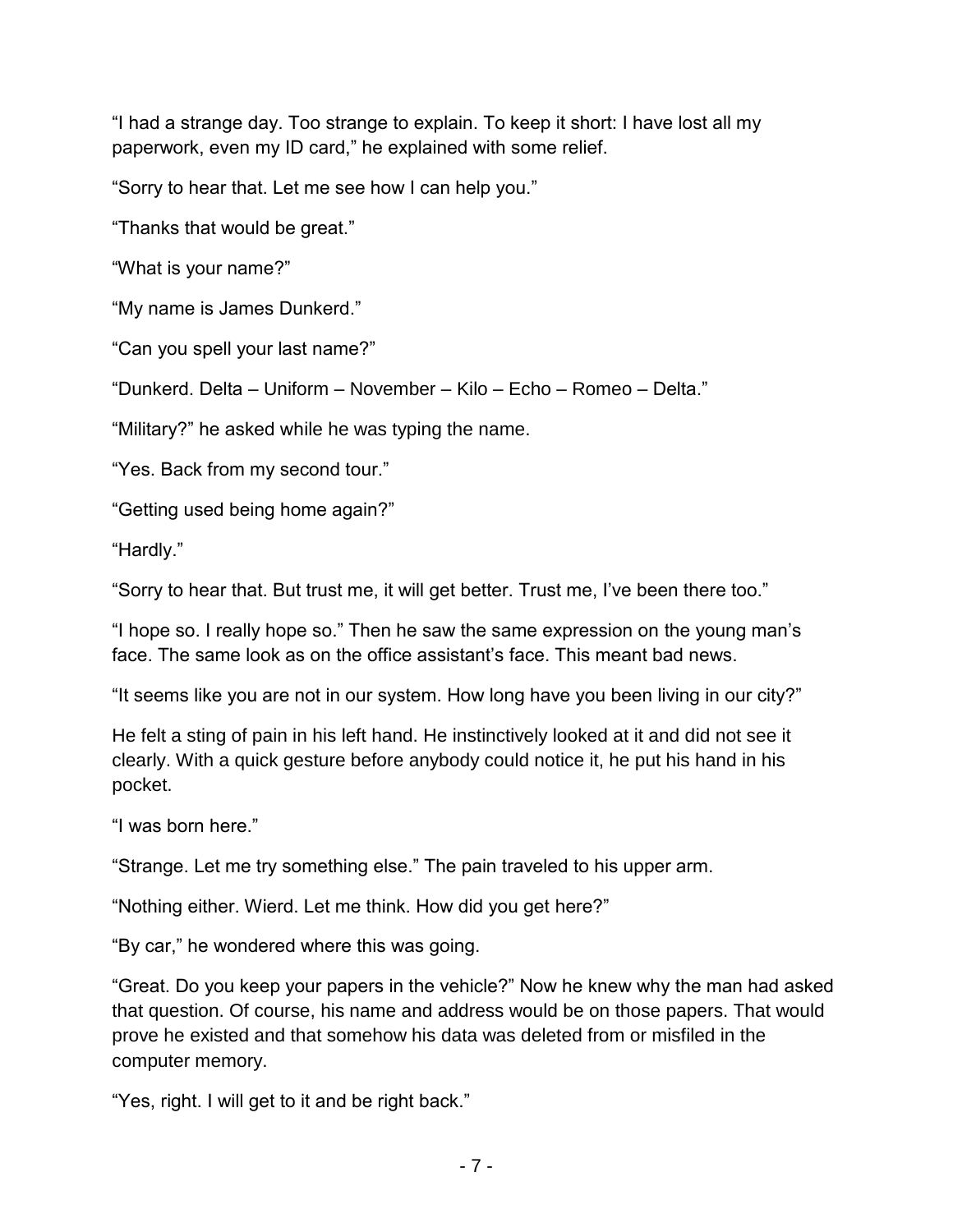"You see. We can solve everything here. Don't wait in line when you return with the papers. I will take care of you as soon as you are back."

James marched as quickly as he could to the exit straight to the parking lot. He reached for his keys only to discover they were not in his pocket. Strange. He had never left his keys in the car. But then again this was not a normal day. Certainly not what he had meant by "Tomorrow will be different".

He arrived at the spot where he had parked the car. That is where he thought he had parked it because it was nowhere to be seen. He looked around in confusion only to conclude that this was indeed the place. But, where was his car? He remembered the tree a few meters away. The cars parked near his now empty spot. Did somebody steal his car because his keys were in? What else could go wrong today? What now? With no document, the helpful clerk could do nothing, and he was the only one who could help him to escape this day turning into a nightmare.

Dead man walking. That is how he was feeling now. He was condemned to a life without identity, without existence. He stepped with the pace of a fully equipped oldstyle helmet diver. The friendly administrator saw him coming and waved him forward.

"No paperwork?" inquired the clerk with some surprise in his voice.

"My car is not where I parked it. Somebody must have stolen it," was his meek reply still shaken by the incident.

"That would be very bad. But, before you can go to the police, you need to be able to identify you. You cannot declare a car theft if you do not exist. And according to our system, you do not." The pain in his left arm and legs reminded him he had to take care of this problem too, soon. First, he needed to solve this identity problem.

"But I'm alive and standing here before you," in an attempt to prove he existed.

"I know, but if you are not in the system, you officially do not exist. No matter how real you look to me. Let me think. You told me you were born here, right?"

"Yes, that is right."

"Your birth certificate is not in our database, but that does not mean that it does not exist on paper."

"Okay, where can we find my birth certificate on paper?" He had a flash of hope that this bad day would soon end.

"Give me some time to walk over to my colleague and to search in our archives. It should not take long to find your certificate and help to get you your life back."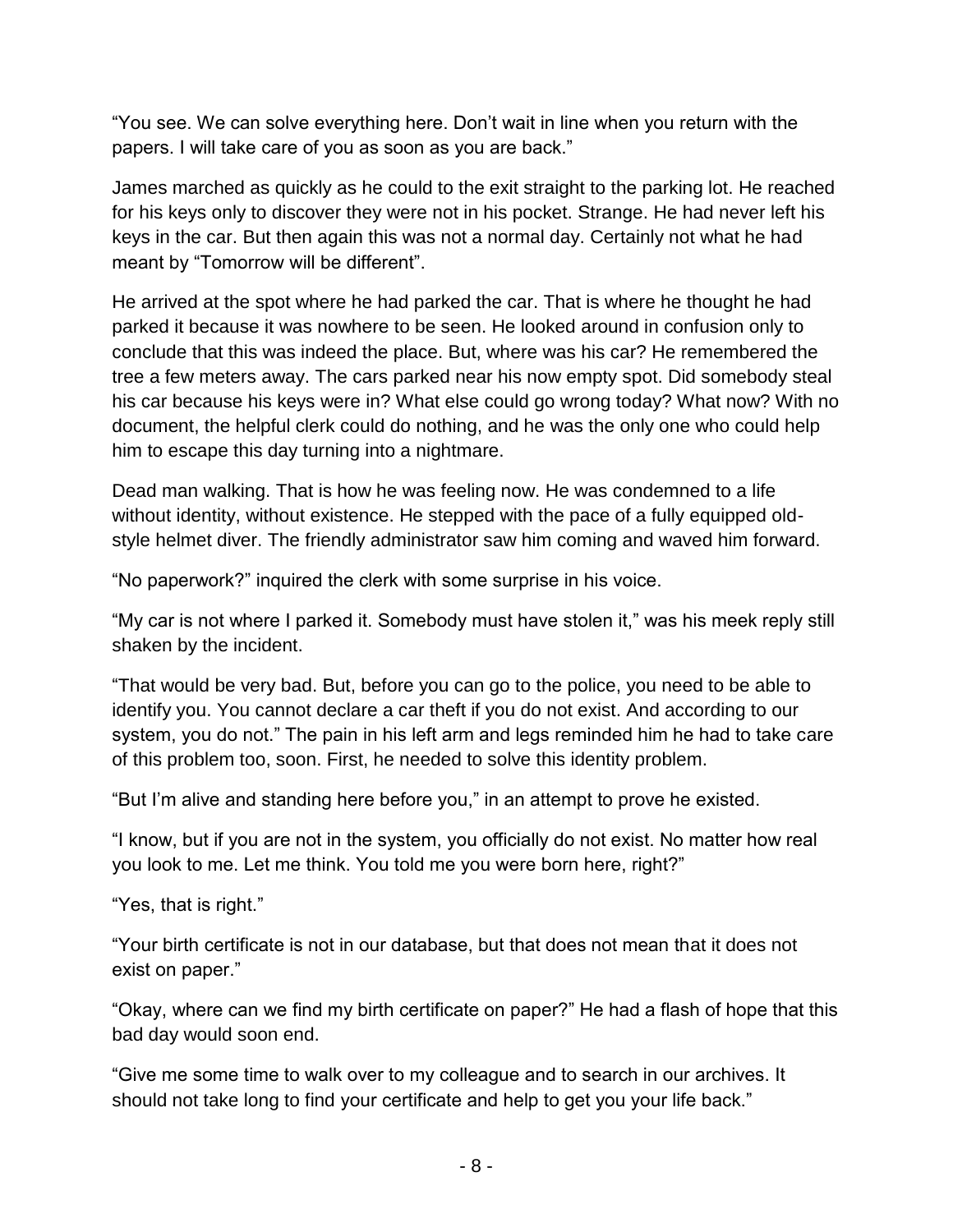"Great. That would be great if you could do that."

"While we do that, you can walk through that corridor," he pointed to a hallway to the left. "Take the second door left and you will find a small waiting room. There is coffee and water. Help yourself."

"Thanks. I could use some."

"Anything to help somebody protecting our nation. Glad to be of service." The man put a sign that his office was closed and that he would return shortly. He turned and walked to the back of the room towards archives.

James turned and headed towards the waiting room. Before taking a cup of coffee, he would check his legs and arms. He suddenly felt a bit wobbly and went over to a cozy chair. He lifted the lower part of his pants and was shocked at what he saw, or rather not saw. His hands had disappeared. He could feel and move them, but he did not see them. As if they did not exist. Regaining his posture, he proceeded towards his feet. Afraid of what he would discover he hesitated for a moment. Nothing there either. Worse, it seemed like he had lost the sense of the lower part of his legs. His hands tried to touch those parts, but they went right through it. What was happening to him?

Meanwhile in the archives, although doing their utmost best the sympathetic clerk and his colleague did not find any birth certificate referring to James Dunkerd. Not even a trace of any family member. It was like that person did not exist. After more than an hour of opening drawers, they called it a day. They would renew their efforts in the morning. He walked to the waiting room to tell Mr. Dunkerd the bad news, but he would stress that he had always found a solution to an administrative issue and he had no intention to change his perfect record. Just a matter of time.

However, the room was empty. No trace of Mr. Dunkerd. Gone. He wanted to turn back to his desk thinking lowly of his people skills because he was sure that Mr. Dunkerd was profoundly desperate. And desperate people never leave without some form of hope for a solution. In his movement, he discovered a note on the table next to a cozy chair. He picked it up.

"Thank you for believing I existed, J.D."

"Of course, I did. Why wouldn't I?" He shredded off a creepy feeling coming over him. A shiver ran down his spine. No, that could not have happened. There must be another explanation.

"This is the strangest of days," he said aloud to cast away his dark thoughts.